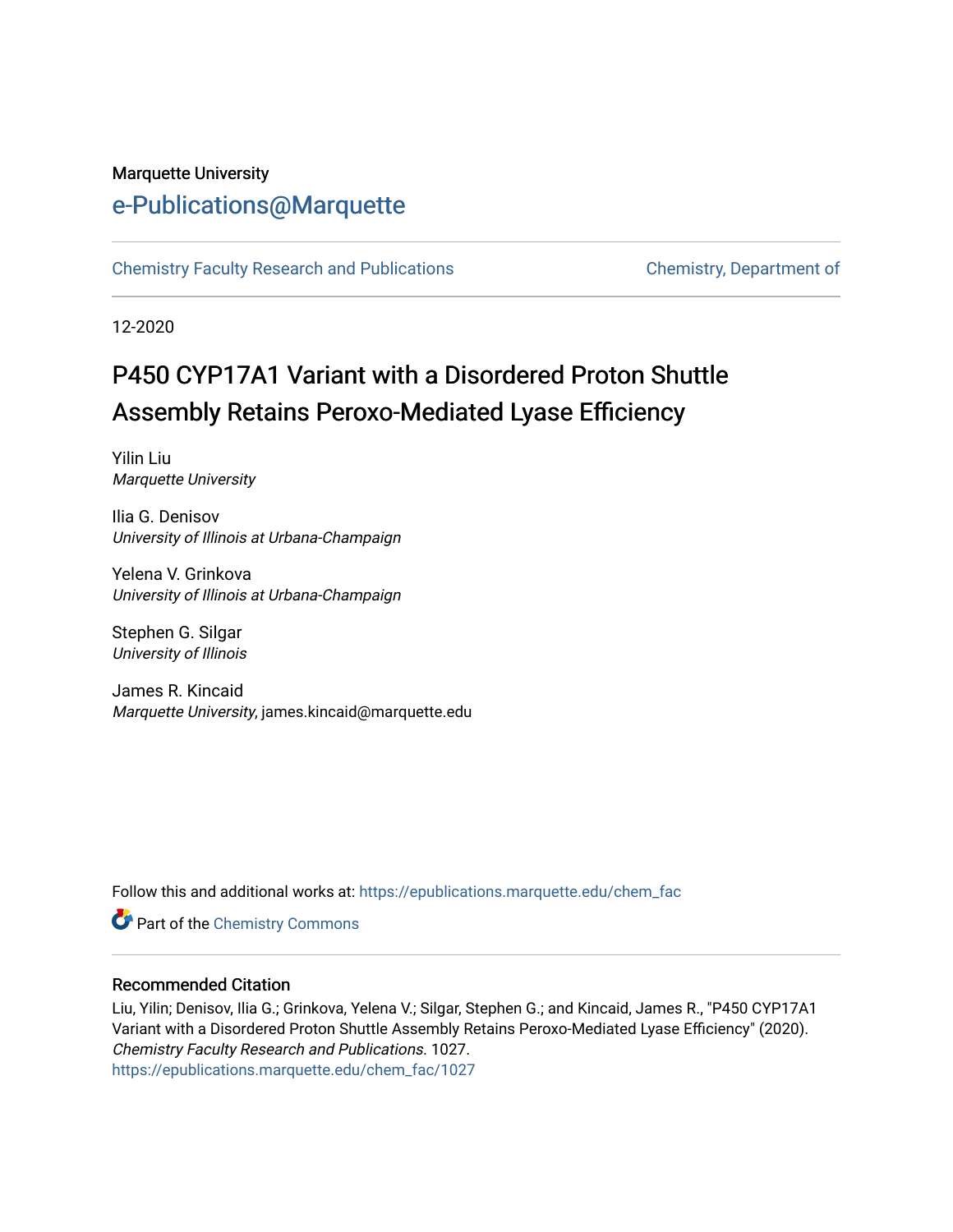**Marquette University**

# **e-Publications@Marquette**

# *Department of Chemistry Faculty Research and Publications/College of Arts and Sciences*

#### *This paper is NOT THE PUBLISHED VERSION***.**

Access the published version via the link in the citation below.

*Chemistry – A European Journal*, Vol. 26, No. 70 (December 2020): 16846-16852. [DOI.](http://doi.org/10.1002/chem.202003181) This article is © Wiley and permission has been granted for this version to appear in [e-Publications@Marquette.](http://epublications.marquette.edu/) Wiley does not grant permission for this article to be further copied/distributed or hosted elsewhere without the express permission from Wiley.

# P450 CYP17A1 Variant with a Disordered Proton Shuttle Assembly Retains Peroxo-Mediated Lyase Efficiency

Yilin Liu Department of Chemistry, Marquette University, 1414W Clybourn Street, Milwaukee, WI, 53233 USA Ilia G. Denisov Departments of Biochemistry and Chemistry, University of Illinois, 116 Morrill Hall, 505 S. Goodwin Avenue, Urbana, IL, 61801 USA Yelena V. Grinkova Departments of Biochemistry and Chemistry, University of Illinois, 116 Morrill Hall, 505 S. Goodwin Avenue, Urbana, IL, 61801 USA Stephen G. Silgar Departments of Biochemistry and Chemistry, University of Illinois, 116 Morrill Hall, 505 S. Goodwin Avenue, Urbana, IL, 61801 USA James R. Kincaid Department of Chemistry, Marquette University, 1414W Clybourn Street, Milwaukee, WI, 53233 USA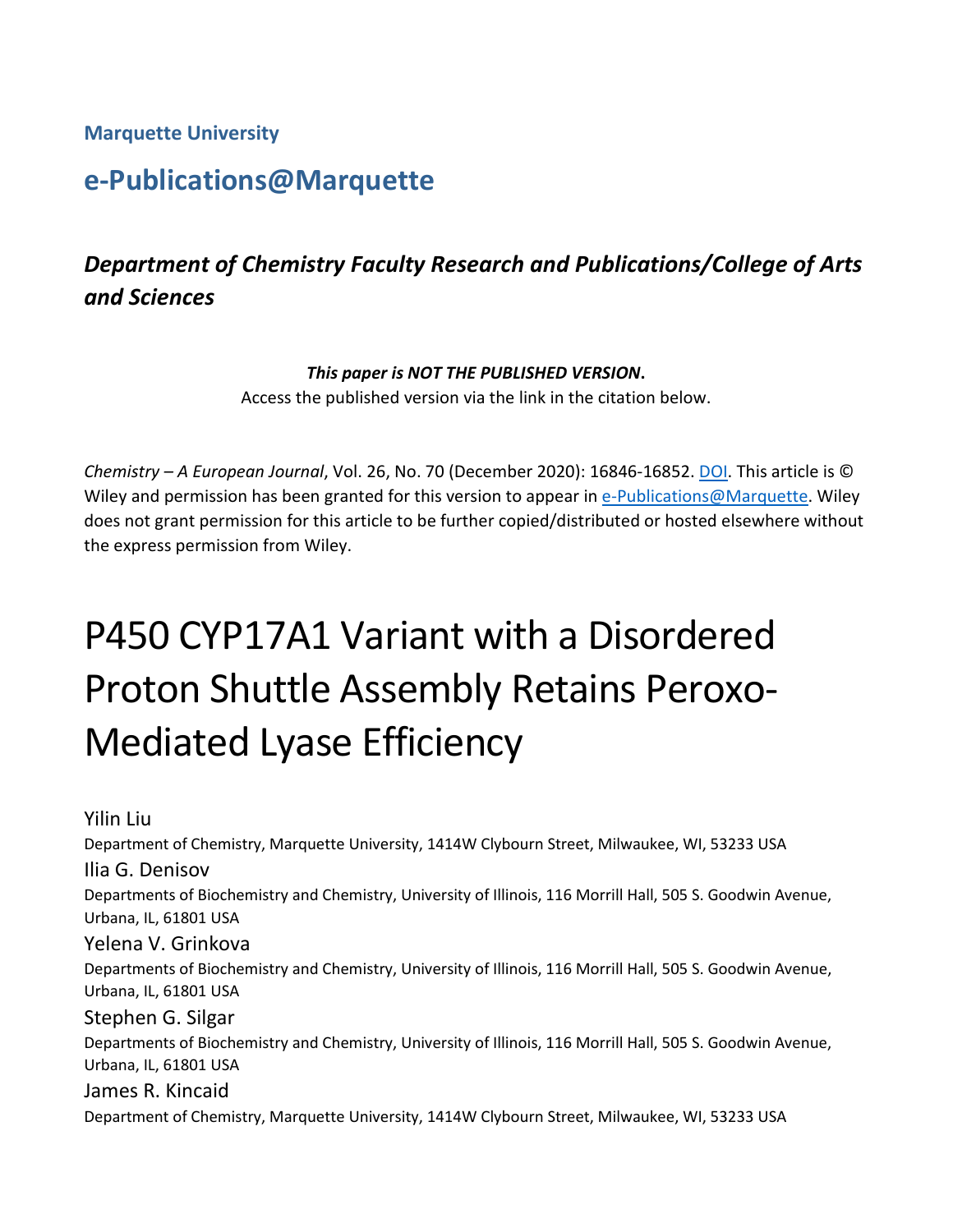### Abstract

Human cytochrome P450 CYP17A1 first catalyzes hydroxylation at the C17 position of either pregnenolone (PREG) or progesterone (PROG), and a subsequent C<sub>17</sub>−C<sub>20</sub> bond scission to produce dehydroepiandrosterone (DHEA) or androstenedione (AD). In the T306A mutant, replacement of the Threonine 306 alcohol functionality, essential for efficient proton delivery in the hydroxylase reaction, has only a small effect on the lyase activity. In this work, resonance Raman spectroscopy is employed to provide crucial structural insight, confirming that this mutant, with its disordered proton shuttle, fails to generate essential hydroxylase pathway intermediates, accounting for the loss in hydroxylase efficiency. Significantly, a corresponding spectroscopic study with the susceptible *lyase* substrate, 17- OH PREG, not only reveals an initially trapped peroxo-iron intermediate experiencing an H-bond interaction of the 17-OH group with the *proximal* oxygen of the Fe-O<sub>p</sub>-O<sub>t</sub> fragment, facilitating peroxoattack on the  $C_{20}$  carbon, but also unequivocally shows the presence of the subsequent hemiketal intermediate of the lyase reaction.

#### **Introduction**

Human cytochrome P450 CYP17A1 plays a critically important role in steroid hormone biosynthesis as an indispensable enzyme involved in the production of androgens. $1/2$  $1/2$  Using pregnenolone (PREG) and progesterone (PROG) as substrates, this human enzyme catalyzes two sequential reactions, namely hydroxylation at the C17 position, and subsequently carbon–carbon bond scission between C17 and C20. The first reaction is typical for P450 chemistry and is driven by classical hydrogen abstraction by a ferryl high-valent intermediate termed Compound I which is followed by "oxygen rebound" that results in the addition of a hydroxyl group to the carbon chain of the substrate.<sup>3</sup> The net result is the "insertion" of an oxygen atom into a C−H bond. Meanwhile, the mechanism of C−C scission reaction, and the nature of catalytically active intermediate involved in this step, are not completely resolved and continue to be a subject of discussion. $4 \text{ Compound I}$  driven catalysis utilizing hydrogen abstraction from C17 hydroxyl has been suggested based on experiments using oxygen surrogates<sup>5</sup> and some model compounds<sup>6</sup> although this possibility has been refuted.<sup>7</sup> An alternative mechanism involving the peroxo-iron intermediate via nucleophilic attack on C20, as illustrated in Scheme **[1](https://chemistry-europe.onlinelibrary.wiley.com/doi/10.1002/chem.202003181#chem202003181-fig-5001)**, originally proposed by Akhtar and co-workers,  $4^{2}$ ,  $8^{8}$  $8^{8}$  has recently received substantial support in theoretical calculations<sup>9</sup> and experimental studies<sup>10[-13](https://chemistry-europe.onlinelibrary.wiley.com/doi/10.1002/chem.202003181#chem202003181-bib-0013)</sup> as has been reviewed in detail.<sup>14, [15](https://chemistry-europe.onlinelibrary.wiley.com/doi/10.1002/chem.202003181#chem202003181-bib-0015)</sup>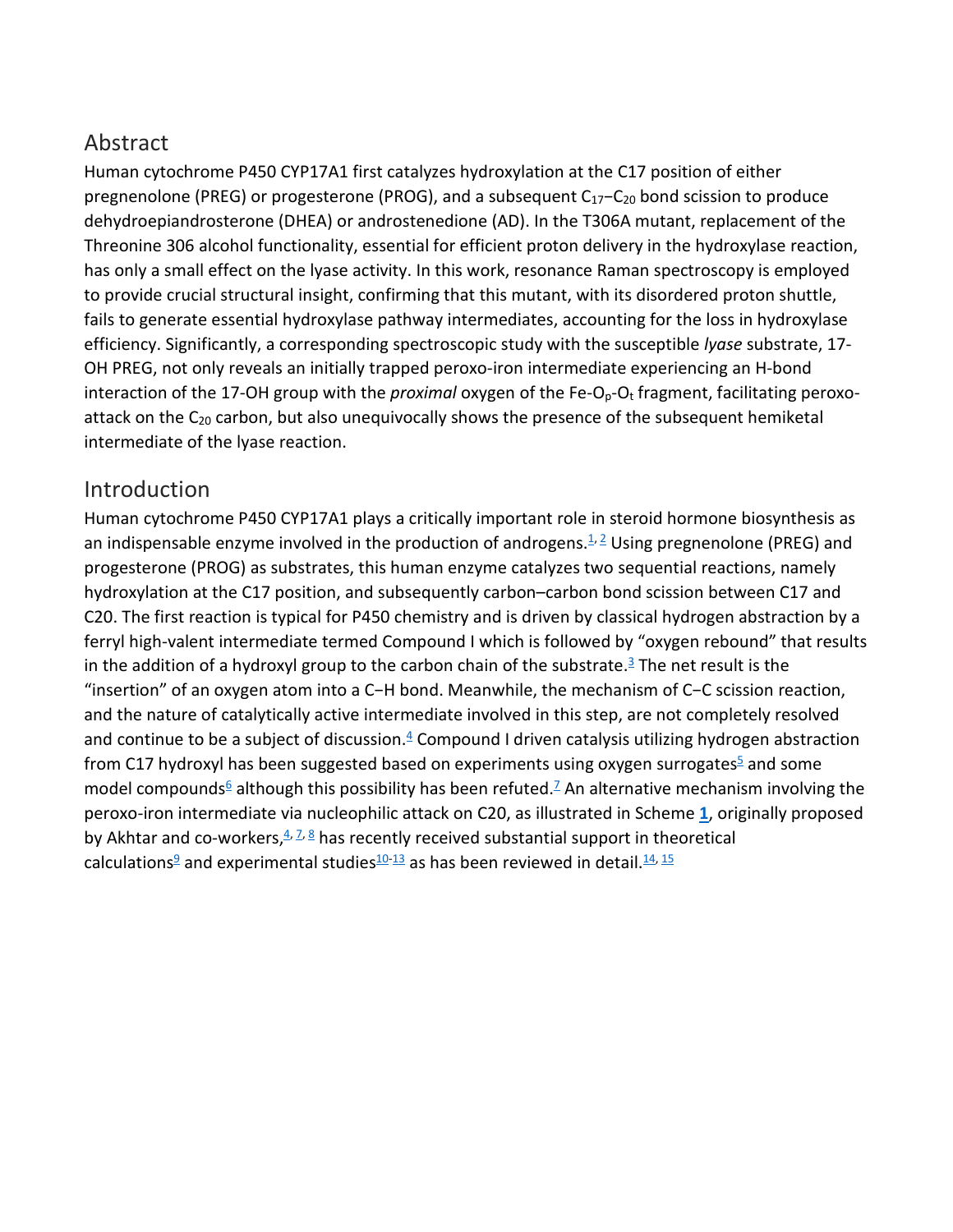

**Scheme 1** Cytochrome P450 17A1 enzymatic cycle and the pathway of formation of peroxo hemiketal following peroxo attack on C20 of the substrate (17OH-PREG).

A critical difference between these two mechanisms of P450 catalysis is the obligatory requirement of two sequential protonation events at the distal oxygen atom of iron-coordinated dioxygen moiety, ultimately from solvent water, to form Compound I. The first converts the iron peroxoanion to the hydroperoxo with the second reducing the O-O bond order,<sup>[16](https://chemistry-europe.onlinelibrary.wiley.com/doi/10.1002/chem.202003181#chem202003181-bib-0016)</sup> breaking this bond, releasing water to form Compound I (CpdI). On the other hand, catalysis by the peroxoanion does not require, and would in fact be inhibited by, proton transfer to the distal oxygen. The efficient proton delivery mechanism for Cpd1 formation is known as an essential feature of productive P450 hydroxylase activity. $\frac{17}{12}$ ,  $\frac{18}{18}$  $\frac{18}{18}$  $\frac{18}{18}$  Specifically, the highly conserved acid-alcohol pair (Asp or Glu followed by Thr or Ser) in the I-helix near the heme iron oxygen and substrate binding site has been shown to be critical for supporting these protonation events. When absent, the substrate can provide the alcohol functionality in some cases<sup>19</sup> or when CpdI is not used as in some prostaglandin biosynthetic steps.<sup>20</sup> The role of the acid/alcohol pair has been revealed by numerous mutational studies. For example, in P450 CYP101 replacing the threonine alcohol side chain with an alanine (T252A) abolished hydroxylation, releasing essentially all the reducing equivalents as hydrogen peroxide.<sup>21</sup> Similar results were observed in other P450 systems. For example, mutations T268A in CYP102A1, $^{22}$  T302A in CYP2B4 $^{23}$  and T303A in CYP2E1, $\frac{24}{1}$  in most cases resulted in a dramatic perturbation of proton delivery mechanism and concomitant enzyme uncoupling. Reactions which can be driven by alternative reactive intermediates, such as the peroxo-ferric and hydroperoxo-ferric complexes, are usually not inhibited and sometimes even activated in these mutants.<sup>24</sup> Taken together, these results suggest that comparison of the functional properties of other cytochromes P450 where this conserved Thr is mutated to Ala should provide useful mechanistic information about structure of catalytically active iron-oxygen intermediate involved in product turnover.

In the human steroid metabolizing P450 CYP17A1 involved in androgen production,  $4.8$ ,  $25$  the corresponding acid/alcohol pair is E305 and T306. In order to explore the role of proton transfer in this system, both in the first step of hydroxylation at the C-17 position as well as in the subsequent carbon– carbon lyase reaction, we mutated the threonine at position 306 to alanine.<sup>12</sup> We compared the activity of the T306A mutant and wild-type CYP17A1 self-assembled into Nanodiscs for both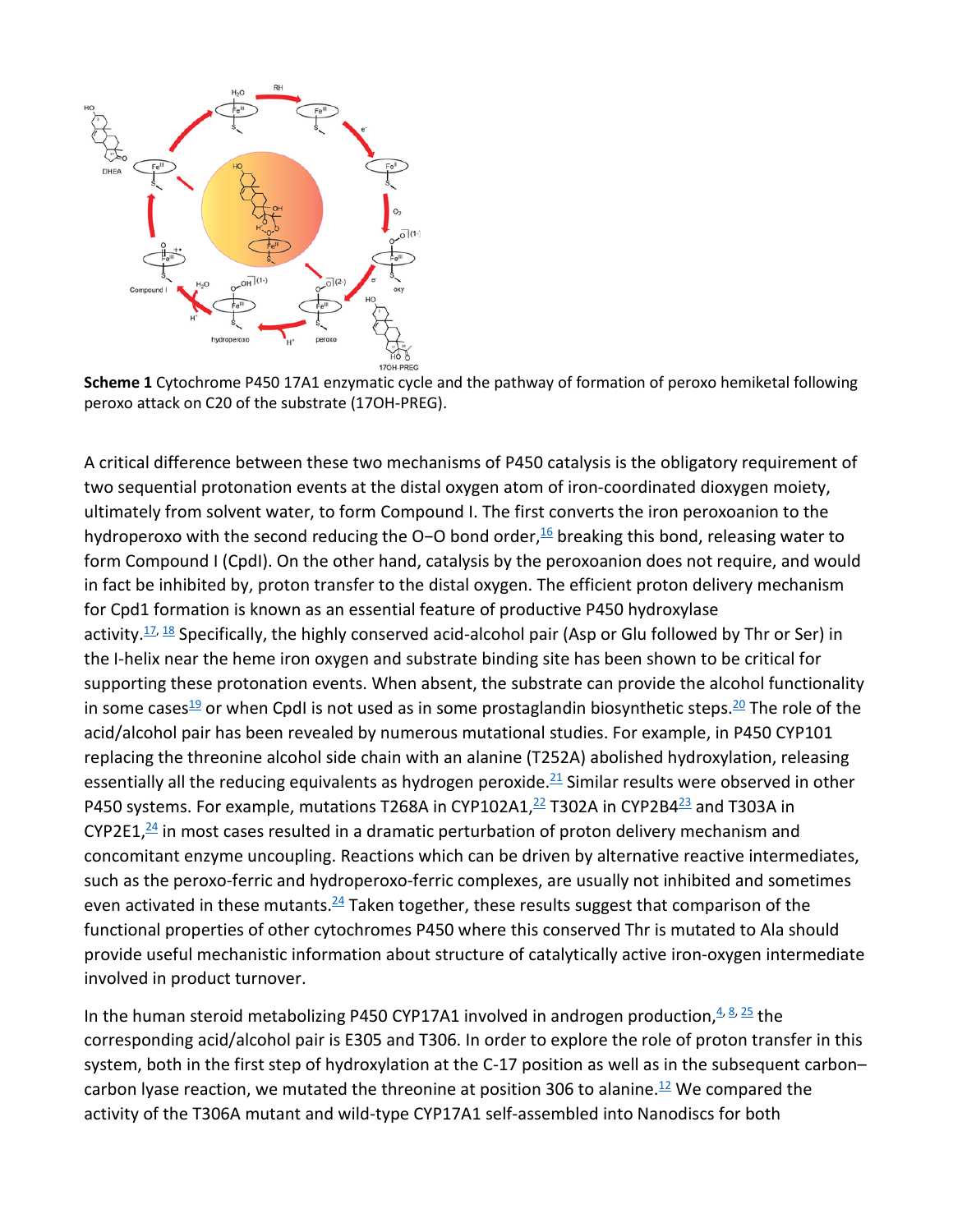pregnenolone (Δ5) (PREG) and progesterone substrates (Δ4) (PROG) substrates in C-17 hydroxylation activity. $12$  We also compared the reactivity of 17-OH PREG and 17-OH PROG in the carbon-carbon bond scission (lyase) activity.<sup>[12](https://chemistry-europe.onlinelibrary.wiley.com/doi/10.1002/chem.202003181#chem202003181-bib-0012)</sup> These results, in agreement with earlier studies,<sup>26</sup> demonstrated that the CpdI driven hydroxylation reaction is drastically diminished in the T306A mutant due to the perturbed proton delivery mechanism, while the C−C scission reaction for both substrates was not dramatically changed. This behavior is similar to other examples of mechanistic observations with this conserved threonine mutations in cytochromes P450 $^{23}$ ,  $^{24}$  $^{24}$  $^{24}$  and can be considered as an indication of a definitive role played by iron-peroxo intermediate in CYP17A1 catalyzed C−C scission reaction. However, further experiments are needed to reveal the detailed mechanistic origin of this altered activity.

In a series of publications, we described a key difference in the active site of P450 CYP17A1 with the 17-OH substrates bound.<sup>10, [13,](https://chemistry-europe.onlinelibrary.wiley.com/doi/10.1002/chem.202003181#chem202003181-bib-0013) [27,](https://chemistry-europe.onlinelibrary.wiley.com/doi/10.1002/chem.202003181#chem202003181-bib-0027) [28](https://chemistry-europe.onlinelibrary.wiley.com/doi/10.1002/chem.202003181#chem202003181-bib-0028)</sup> Critical is the positioning of the 17-OH group of the corresponding Δ4 and Δ5 substrates that allows hydrogen bonding of the substrate alcohol with the heme bound oxygen or peroxo fragment.<sup>10, [27,](https://chemistry-europe.onlinelibrary.wiley.com/doi/10.1002/chem.202003181#chem202003181-bib-0027) [28](https://chemistry-europe.onlinelibrary.wiley.com/doi/10.1002/chem.202003181#chem202003181-bib-0028)</sup> Resonance Raman (rR) spectroscopy proved to be a most valuable tool to investigate the active site structure and hydrogen bonding network in CYP17A1 and many other heme proteins,  $29-31$  $29-31$  with recent studies of cytochromes P450 effectively demonstrating its unique potential for revealing differential interactions of active site H-bond donors, including substrates, with the key Fe-O-O fragment of enzymatic intermediates.  $27, 32-35$  $27, 32-35$  $27, 32-35$  Thus, in rR studies of WT CYP17A1,  $10, 13$  $10, 13$  it was clearly shown that the 17OH-PROG substrate, with its relatively low lyase efficiency, includes donation of an H-bond to the terminal oxygen ( $O<sub>t</sub>$ ) of the Fe- $O<sub>p</sub>$ - $O<sub>t</sub>$  fragment, whereas the 17-OH PREG substrate, more efficiently undergoing the C−C bond cleavage reaction, adopts a position with its OHfragment oriented toward the proximal oxygen (Op). This impressive level of structural definition provides crucial insight into functional variability, as follows. Generally, H-bonding interactions with the bound peroxo-moiety increase its electron density by polarization of the Fe-O-O fragment, as evidenced by a lowering of the ν(O-O) stretching mode for both lyase substrates with their H-bonding OH-fragments. An H-bonding interaction with the terminal oxygen atom  $(O_t)$  of the Fe( $O_p$ - $O_t$ ) fragment significantly lowers its nucleophilicity, diminishing lyase reactivity and enhancing the probability for eventual protonation to form the hydroperoxo- intermediate and commitment to Cpd I formation. Conversely, an Fe-O<sub>p</sub>-O<sub>t</sub> fragment experiencing an H-bonding interaction with the proximal oxygen  $(O<sub>0</sub>)$ , as for the enzyme bound with OH PREG, retains significant nucleophilicity of the terminal  $(O<sub>t</sub>)$ oxygen, thereby facilitating peroxo-attack on the  $C_{20}$  carbonyl of this substrate.<sup>9, [16,](https://chemistry-europe.onlinelibrary.wiley.com/doi/10.1002/chem.202003181#chem202003181-bib-0016) [36](https://chemistry-europe.onlinelibrary.wiley.com/doi/10.1002/chem.202003181#chem202003181-bib-0036)</sup> Finally, it is important to emphasize that these previously reported spectroscopic results obtained for the WT CYP17 samples provided the first direct evidence for the key hemiketal intermediate (shaded area of Scheme [1](https://chemistry-europe.onlinelibrary.wiley.com/doi/10.1002/chem.202003181#chem202003181-fig-5001)) expected for this peroxo-mediated lyase reaction.<sup>10, [13](https://chemistry-europe.onlinelibrary.wiley.com/doi/10.1002/chem.202003181#chem202003181-bib-0013)</sup> As will be seen below, corresponding data obtained herein for the T306A variant of CYP17 document the appearance of this same intermediate, confirming the competence of this variant in catalyzing this critical lyase reaction.

Given the significance of a stable membrane bilayer anchor for the protein involved and the need for maintaining well-behaved ligand binding and stabilizing the unstable intermediates,  $^{11}$ ,  $^{37}$  $^{37}$  $^{37}$  we combined the Nanodisc system with this powerful rR technique to evaluate the role of the T306 residue of the conserved acid/alcohol pair in the active site of human CYP17A1. In this publication, rR spectra of the T306A variant of CYP17A1, in the presence of both the hydroxylase (PREG) and lyase (OH-PREG) substrates, are reported. The results obtained for the unstable dioxy- and peroxo- intermediates demonstrate that the proton shuttle is severely disordered, with no stable ferric-hydroperoxo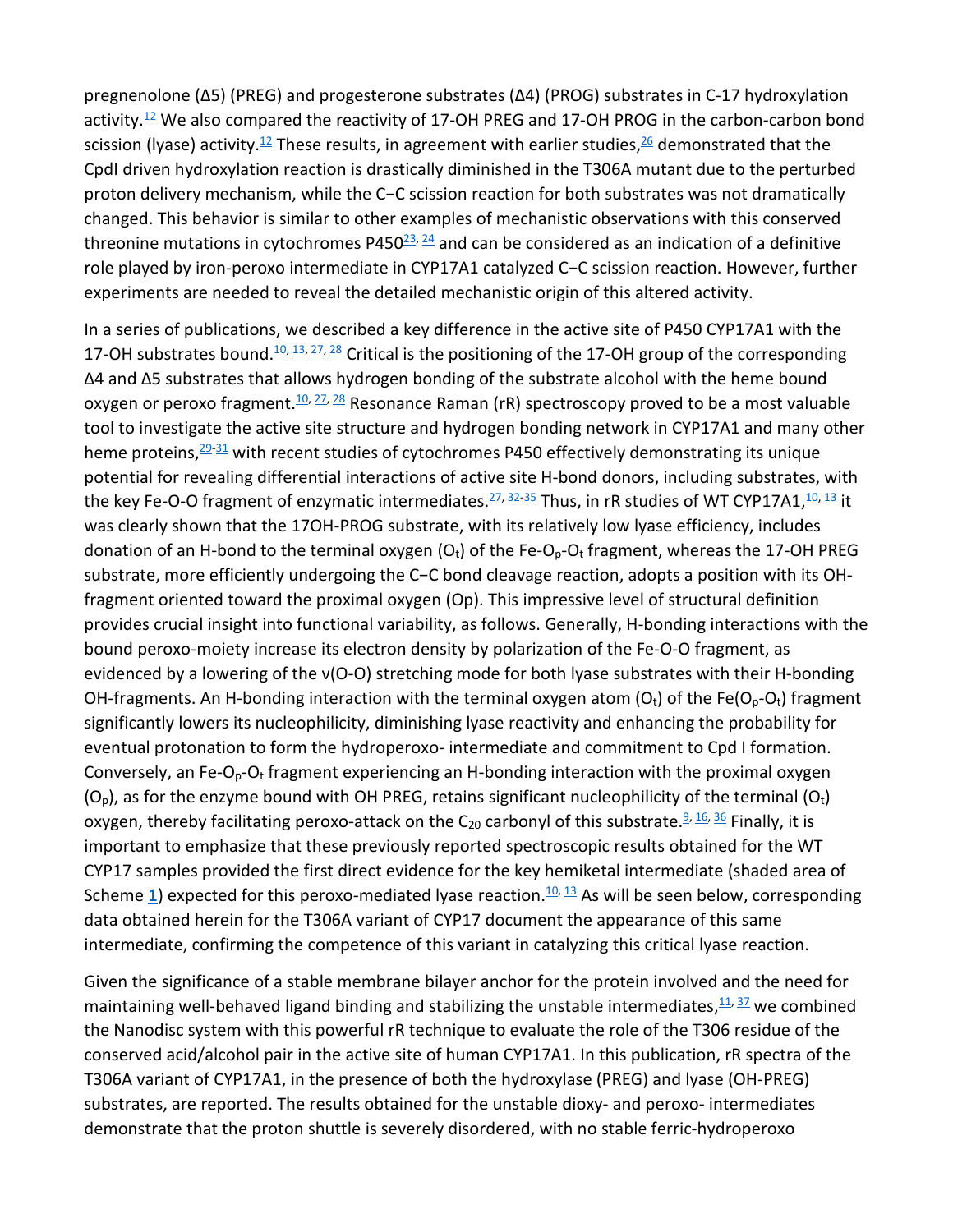intermediate observed in the presence of hydroxylation substrate PREG. On the other hand, the carbon–carbon lyase activity is maintained in the mutant, as reported earlier.<sup>12</sup> We have now documented, by rR spectroscopy, the hydrogen bonding interactions involving the 17-hydroxyl group and associated active site water molecules. The ferrous dioxygen adduct is seen to proceed through vibrationally characterized peroxo- and telltale peroxo-hemiketal $10$  intermediates, which eventually lead to the DHEA product. Of special interest is the fact that the behavior of the iron-oxygen vibrational frequencies, ν(Fe−O), for the peroxo-intermediates of WT and T306A variant are consistent with the previously reported variations in the lyase efficiencies of the two proteins, $\frac{12}{12}$  suggesting that the efficiency of the lyase reaction is at least partially controlled by the strength and directionality of this H-bonding interaction.

### Results and Discussion

As demonstrated in many previously published works, resonance Raman (rR) spectroscopy has been proven to be a powerful method to define the active site structure of Cytochrome P450s, being especially effective for the characterization of the status of the Fe-O-O fragment in unstable enzymatic intermediates[.10,](https://chemistry-europe.onlinelibrary.wiley.com/doi/10.1002/chem.202003181#chem202003181-bib-0010) [13,](https://chemistry-europe.onlinelibrary.wiley.com/doi/10.1002/chem.202003181#chem202003181-bib-0013) [15,](https://chemistry-europe.onlinelibrary.wiley.com/doi/10.1002/chem.202003181#chem202003181-bib-0015) [27,](https://chemistry-europe.onlinelibrary.wiley.com/doi/10.1002/chem.202003181#chem202003181-bib-0027) [28,](https://chemistry-europe.onlinelibrary.wiley.com/doi/10.1002/chem.202003181#chem202003181-bib-0028) [35,](https://chemistry-europe.onlinelibrary.wiley.com/doi/10.1002/chem.202003181#chem202003181-bib-0035) [38](https://chemistry-europe.onlinelibrary.wiley.com/doi/10.1002/chem.202003181#chem202003181-bib-0038)[-43](https://chemistry-europe.onlinelibrary.wiley.com/doi/10.1002/chem.202003181#chem202003181-bib-0043) Inasmuch as the ν(Fe−O) and ν(O−O) internal modes of the Fe-O-O fragment are often weak, and sometimes obscured by the more strongly enhanced heme modes, plotting the  ${}^{16}O_2/{}^{18}O_2$  difference spectrum is helpful in revealing these key modes, which provide crucial structural information related to the hydrogen bonding configurations in the active site.

#### 1 Initial oxygenated intermediate trapped at 77 K

As shown in Figure **[1 A](https://chemistry-europe.onlinelibrary.wiley.com/doi/10.1002/chem.202003181#chem202003181-fig-0001)**, the dioxygen adduct of the pregnenolone (PREG) bound T306A mutant of CYP17A1 exhibits an isotope sensitive v( $^{16}O^{-16}O$ ) mode at 1137 cm<sup>-1</sup>, with its corresponding v( $^{18}O^{-18}O$ ) mode appearing at 1070 cm<sup>-1</sup>. Also seen are the v(Fe-<sup>16</sup>O) mode observed at 537 cm<sup>-1</sup>, with its corresponding  $v(Fe^{-18}O)$  mode appearing at ≈507 cm<sup>-1</sup>. These isotopic shifts are in reasonable agreement with those theoretically predicted. $44$  These data are to be compared with the rR spectra shown in Figure **[1 B](https://chemistry-europe.onlinelibrary.wiley.com/doi/10.1002/chem.202003181#chem202003181-fig-0001)** for the Nanodisc embedded P450 CYP17A1 (ND: CYP17) T306A mutant bound with the *lyase* substrate, OH-PREG. The ν(<sup>16</sup>O−<sup>16</sup>O) mode appears at 1134 cm<sup>-1</sup>, with its corresponding  $v(18O-18O)$  stretching mode occurring at 1066 cm<sup>-1</sup>. The  $v(Fe-16O)$  mode appears at 530 cm<sup>-1</sup>, with the corresponding v(Fe−<sup>18</sup>O) mode at 502 cm<sup>-1</sup>, noting that this internal mode exhibits a frequency ≈7 cm<sup>−</sup><sup>1</sup> below that observed for the hydroxylase substrate, PREG.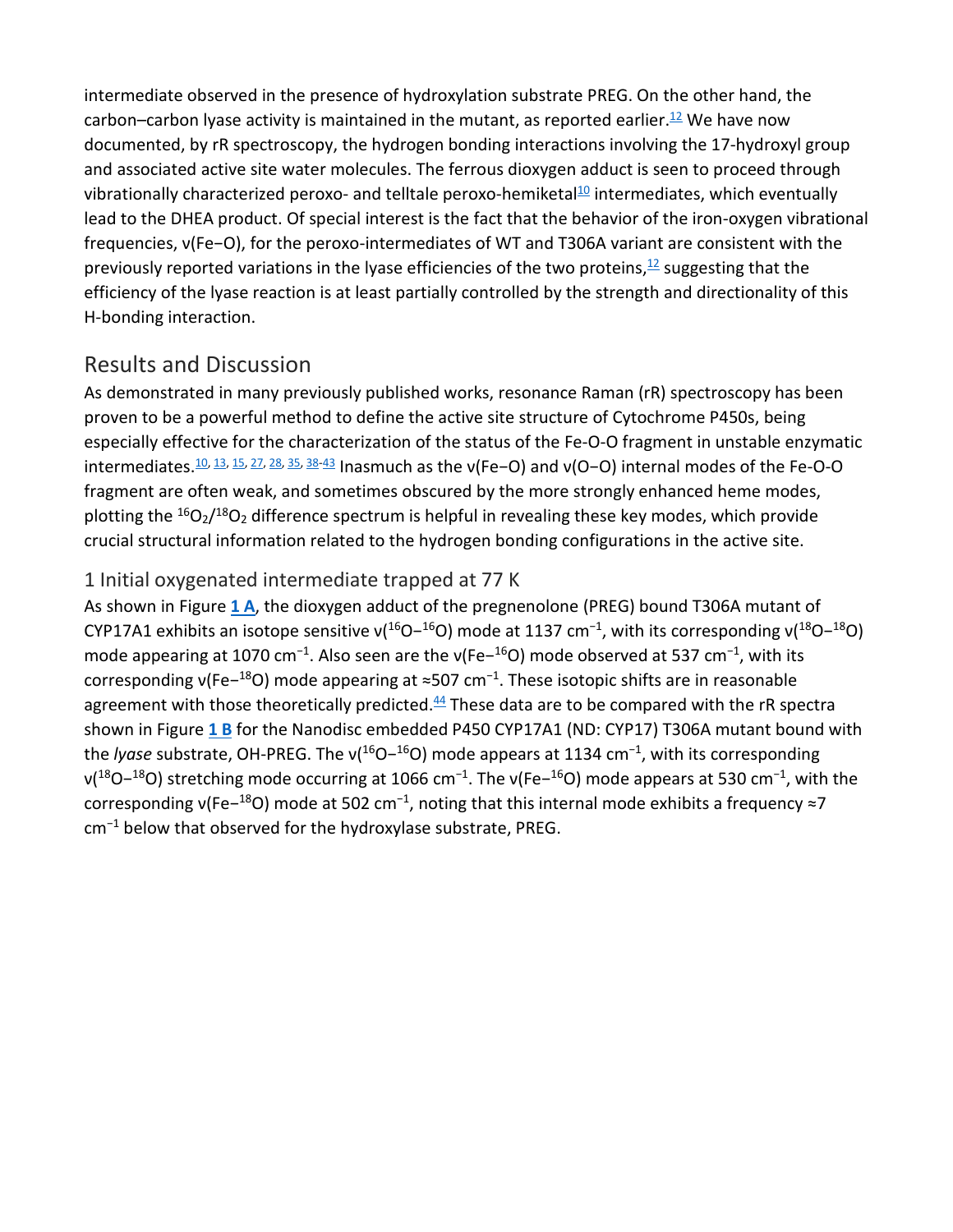

**Figure 1** The rR spectra of <sup>16</sup>O<sub>2</sub>-<sup>18</sup>O<sub>2</sub> difference plots of ND: CYP17A1 T306A samples with PREG (A) and 17OH-PREG (B). Spectra were measured using the 413.1 nm excitation line.

As mentioned earlier, the behavior observed for these key vibrational modes serves as a sensitive structural probe of this important Fe-*O*-O molecular fragment. The dioxygen adduct of the OH PREGbound T306A protein, with its H-bonding 17-OH group, exhibits a ν(O−O) mode which is shifted to lower frequency compared to the PROG-bound enzyme, consistent with that seen for H-bonded forms of other oxy-P450 enzymes,  $\frac{33}{41}$  $\frac{33}{41}$  $\frac{33}{41}$  and carefully designed model compound studies.  $\frac{45}{46}$  $\frac{45}{46}$  $\frac{45}{46}$  Importantly, even deeper insight is gained from comparison of the observed ν(Fe−O) modes of these oxyintermediates. Thus, as was shown in earlier experiments, $28$  and supported by computational studies,  $35, 47, 48$  $35, 47, 48$  $35, 47, 48$  $35, 47, 48$  H-bonding interactions with the terminal oxygen atom (O<sub>t</sub>) of the Fe-O<sub>p</sub>-O<sub>t</sub> fragment leads to shifts to higher frequency compared to non-H-bonded fragments, while H-bonds to the proximal oxygen  $(O_p)$  causes shifts to lower frequency. In the present case, the 7 cm<sup>-1</sup> shift seen for OH-PREG, as compared to the value observed for the PREG sample, confirms the presence of a hydrogen-bonding interaction with the proximal oxygen of the Fe- $O_p-O_t$  fragment, as proposed in Scheme [2](https://chemistry-europe.onlinelibrary.wiley.com/doi/10.1002/chem.202003181#chem202003181-fig-5002).<sup>[35](https://chemistry-europe.onlinelibrary.wiley.com/doi/10.1002/chem.202003181#chem202003181-bib-0035)</sup> Such behavior is similar with that observed for the wild-type CYP17A1 protein,<sup>10, [28](https://chemistry-europe.onlinelibrary.wiley.com/doi/10.1002/chem.202003181#chem202003181-bib-0028)</sup> where the v(Fe−O) mode of hydroxylated substrates is 9 cm<sup>-1</sup> downshifted from that for the non-H-bonding PREG sample.<sup>28</sup> The essential point is that mutation of this highly conserved Thr306 residue, while possibly causing some rearrangements of the active site structure, apparently results in the persistence of an H-bonding interaction of the substrate, or some other active site group, with the proximal oxygen atom of the Fe-O<sub>p</sub>-O<sub>t</sub> fragment, an interaction that can have important functional consequences (vide supra).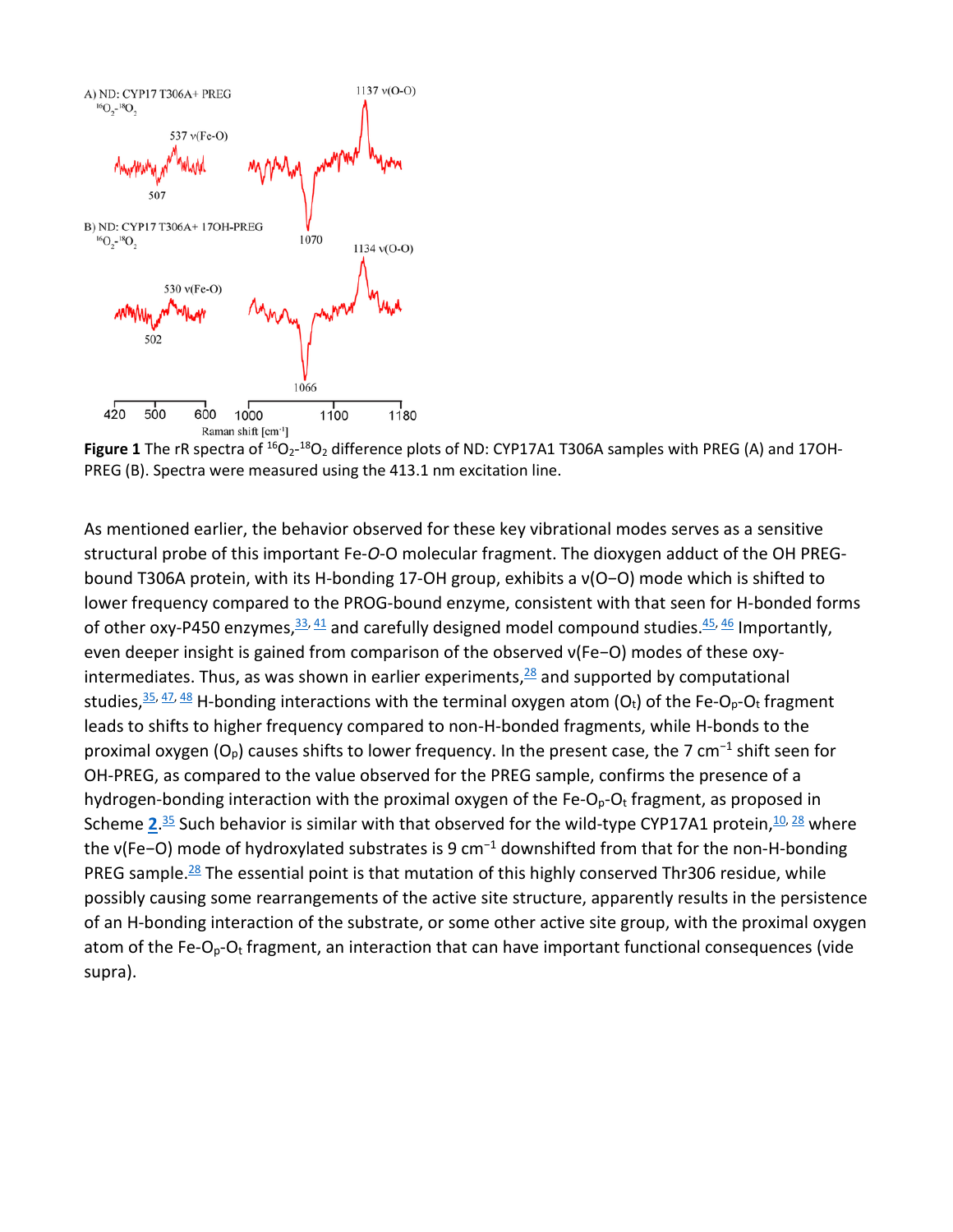

**Scheme 2** Cytochrome P450 17A1 protein-substrates H-bond interactions.

2 The peroxo/hydroperoxo states: Irradiated samples of ND:CYP17A1 T306A bound with PREG

Focusing on the rR spectra obtained for the irradiated samples, the <sup>16</sup>O<sub>2</sub>−<sup>18</sup>O<sub>2</sub> difference trace of the irradiated oxygenated ND: CYP17A1 T306A mutant containing PREG is shown in Figure **[2](https://chemistry-europe.onlinelibrary.wiley.com/doi/10.1002/chem.202003181#chem202003181-fig-0002)**. A set of oxygen isotope sensitive modes is clearly seen, with a  $v(16O-16O)$  mode occurring at 811 cm<sup>-1</sup>, and its corresponding  $v(^{18}O-^{18}O)$  at 774 cm<sup>-1</sup>; a  $v(Fe-^{16}O)$  mode is observed at 552 cm<sup>-1</sup>, with its  $v(Fe-^{18}O)$ mode at 527 cm<sup>−</sup>1. Based on the results from many previous rR studies of peroxo- and hydroperoxospecies in various heme proteins,  $\frac{15}{2}$ ,  $\frac{33}{2}$ ,  $\frac{39}{2}$ ,  $\frac{42}{2}$  $\frac{42}{2}$  $\frac{42}{2}$  these modes are most reasonably assigned to a ferric peroxo-intermediate.



**Figure 2** rR spectra data for irradiated dioxygen adducts of PREG bound CYP 17A1(T306A). Spectra were measured with 442 nm excitation at 77 K.

As shown in Figure S1 in the Supporting Information, the rR spectral results demonstrate that annealing of the PREG-bound T306A sample to 165 K reveals no evidence of oxygen isotope sensitive modes, other than those associated with residual dioxygen adduct appearing at 1137 and 1070 cm<sup>-1</sup>; i.e., the oxy precursor species that were not cryoreduced in the irradiation chamber and, being relatively stable, persist even at higher temperatures. It is noted that this behavior represents a drastic departure from the wild-type (WT) enzyme, where in earlier studies it was shown that the peroxointermediate of the PREG-bound sample of WT ND: CYP17A1 begins to convert to the hydroperoxointermediate even at 77 K, converting fully to the protonated species at 165 K.<sup>10</sup> This present result reflects the well-established tendency for the TxxxA mutation of the highly conserved "proton shuttle"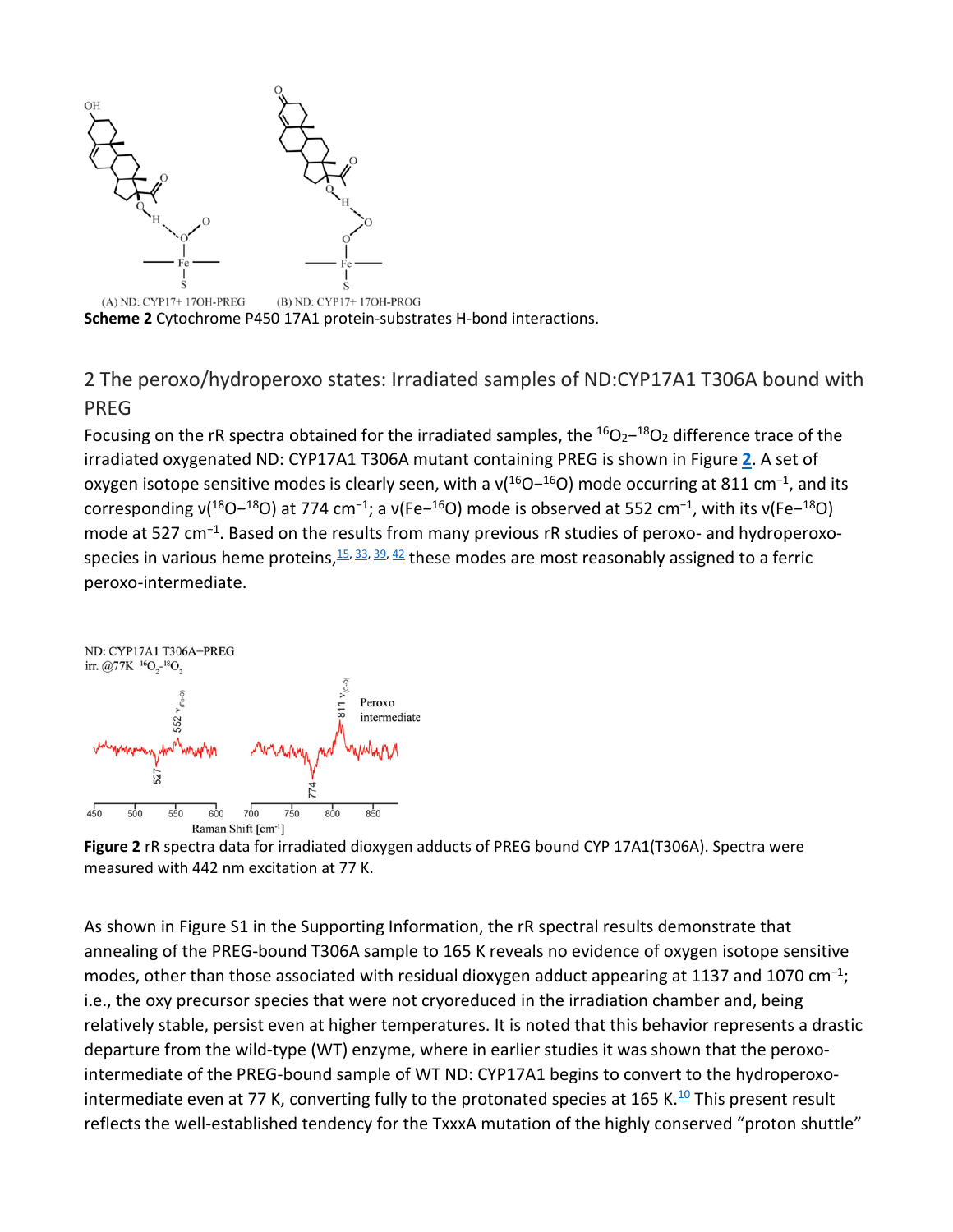assembly of many P450s, including the T2[52](https://chemistry-europe.onlinelibrary.wiley.com/doi/10.1002/chem.202003181#chem202003181-bib-0052)A variant of CYP101, $49-52$  to disarrange productive proton transfer and destabilize the iron-hydroperoxo intermediate. While the hydroperoxo-intermediate was observed for the T252A variant of CYP101, our results for T306A CYP17 provide no evidence for its formation at 77 K or at 165 K, though its formation and disappearance at intermediate temperatures cannot be ruled out. However, as was the case for the T252A mutation of CYP101, the T306A replacement in CYP17 presumably causes destabilization of this species, preventing subsequent protonation-assisted O−O bond cleavage and formation of Compound I. In the absence of effective proton delivery, the peroxo-intermediate degrades at higher temperatures, being released eventually as a hydrogen peroxide by-product due to the disordered proton shuttle assembly and highly decoupled hydroxylase chemistry.<sup>18[-21,](https://chemistry-europe.onlinelibrary.wiley.com/doi/10.1002/chem.202003181#chem202003181-bib-0021) [49-](https://chemistry-europe.onlinelibrary.wiley.com/doi/10.1002/chem.202003181#chem202003181-bib-0049)[52](https://chemistry-europe.onlinelibrary.wiley.com/doi/10.1002/chem.202003181#chem202003181-bib-0052)</sup>

#### 3.Irradiated samples of ND:CYP17A1 T306A bound with OH-PREG

Figure **[3 A](https://chemistry-europe.onlinelibrary.wiley.com/doi/10.1002/chem.202003181#chem202003181-fig-0003)** shows the rR spectra of the 17OH-PREG-bound CYP17A1 T306A mutant, where this *lyase* substrate contains an additional H-bonding 17-OH group. The initial product of cryoradiolysis exhibits a clear positive band at 795 cm<sup>-1</sup>, shifting to lower energy by 37 cm<sup>-1</sup> upon <sup>18</sup>O<sub>2</sub> substitution. The corresponding v(Fe-<sup>16</sup>O) mode occurs at 547 cm<sup>-1</sup>( $\Delta$ 16/18=25 cm<sup>-1</sup>). As summarized above for the dioxygen adducts, a large amount of structural information is realized by comparing these results with those obtained for the hydroxylase substrate, PREG, given in Figure **[2](https://chemistry-europe.onlinelibrary.wiley.com/doi/10.1002/chem.202003181#chem202003181-fig-0002)** and Figure S1. The 16 cm<sup>−</sup><sup>1</sup> down shift of the ν(O−O) mode, relative to that of the PREG-bound enzyme, documents the presence of an H-bonded ferric peroxo- species, while the ≈5 cm<sup>-1</sup> lower frequency of the v(Fe-O) frequency seen for the OH-PREG-bound T306A peroxo form compared to that of the PREG-bound sample (552 cm<sup>-1</sup>), suggests the presence of an H-bonding interaction between the -OH group of this lyase substrate and the *proximal* oxygen  $(O_p)$  of the Fe- $O_p$ - $O_t$  fragment;  $\frac{10}{3}$  i.e., this H-bonding pattern persists in the peroxo species. As discussed above and in several publications,  $\frac{16}{28}$ ,  $\frac{36}{28}$  $\frac{36}{28}$  $\frac{36}{28}$  such an H-bonding arrangement retains substantial nucleophilicity of the terminal oxygen atom  $(O_t)$  of the peroxo group favoring lyase catalysis.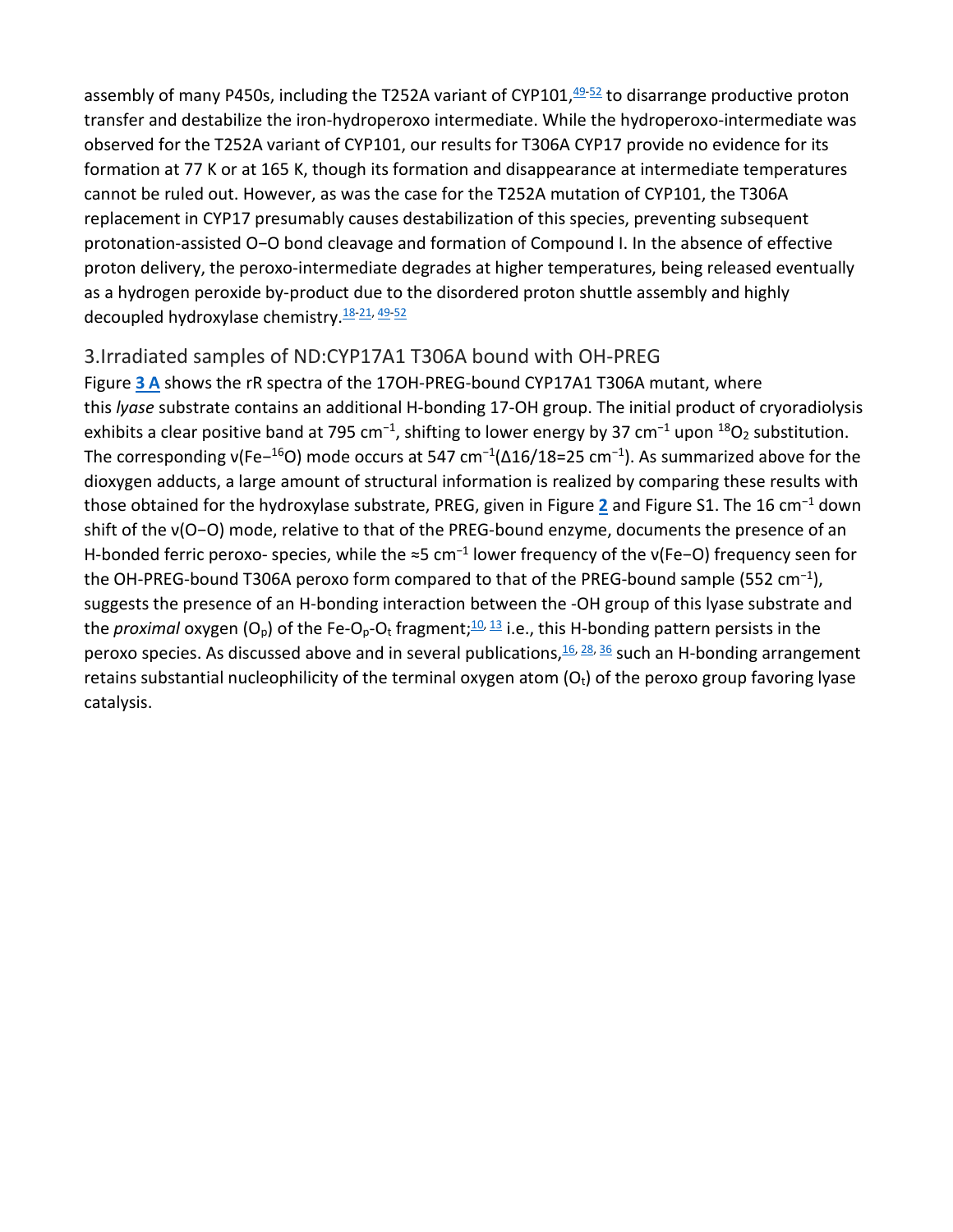

**Figure 3** rR difference spectra data for irradiated and annealed dioxygen adducts of 17OH-PREG bound CYP 17A1(T306A). (A) The rR difference spectrum of irradiated oxy samples. (B) The corresponding samples after annealing to 165 K and spectra were measured with 442 nm excitation line. (C) The corresponding samples after annealing to 165 K and spectra were measured with 406.7 nm excitation line.

Given the results obtained for the hydroxylase substrate, PREG, it is not surprising that, even upon annealing the sample containing OH-PREG to 165 K, the rR spectra show no evidence for formation of the hydroperoxo- intermediate (Figure **[3 B](https://chemistry-europe.onlinelibrary.wiley.com/doi/10.1002/chem.202003181#chem202003181-fig-0003)**), where it is seen that only the modes associated with the peroxo-intermediate are retained. However, it is interesting to note that the intensity of the ν(O−O) mode of the peroxo- intermediate (795 cm<sup>−</sup>1) has decreased relative to the intensity of the 1134  $cm^{-1}$  mode observed for the residual oxyP450 precursor; i.e., the remaining dioxygen adduct that was not reduced in the irradiation chamber, and is relatively stable even at temperatures above 165 K, provides a reliable internal standard to compare the amount of the peroxo- intermediate before and after annealing. The evident decrease in the amount of the peroxo-intermediate signals a decay of this species and possible conversion to another intermediate that is not enhanced with 442 nm excitation. To this point, it is noted that earlier rR spectroscopic results obtained for the WT protein, using violet excitation lines (406.7 nm), documented the presence of the intermediate depicted in the center of Scheme  $\underline{\mathbf{1}}$  $\underline{\mathbf{1}}$  $\underline{\mathbf{1}}$ ,<sup>[10,](https://chemistry-europe.onlinelibrary.wiley.com/doi/10.1002/chem.202003181#chem202003181-bib-0010) [13](https://chemistry-europe.onlinelibrary.wiley.com/doi/10.1002/chem.202003181#chem202003181-bib-0013)</sup> a species which spontaneously converts to the DHEA lyase product.<sup>10</sup>

Similar experiments were conducted here for the T306A mutant, using the 406.7 nm excitation line of the krypton ion laser. The rR difference spectrum for the same OH-PREG-bound T306A sample that had been annealed to 165 K is shown in Figure **[3 C](https://chemistry-europe.onlinelibrary.wiley.com/doi/10.1002/chem.202003181#chem202003181-fig-0003)**. There it is seen that the ν(<sup>16</sup>O−<sup>16</sup>O) and ν(Fe−16O) modes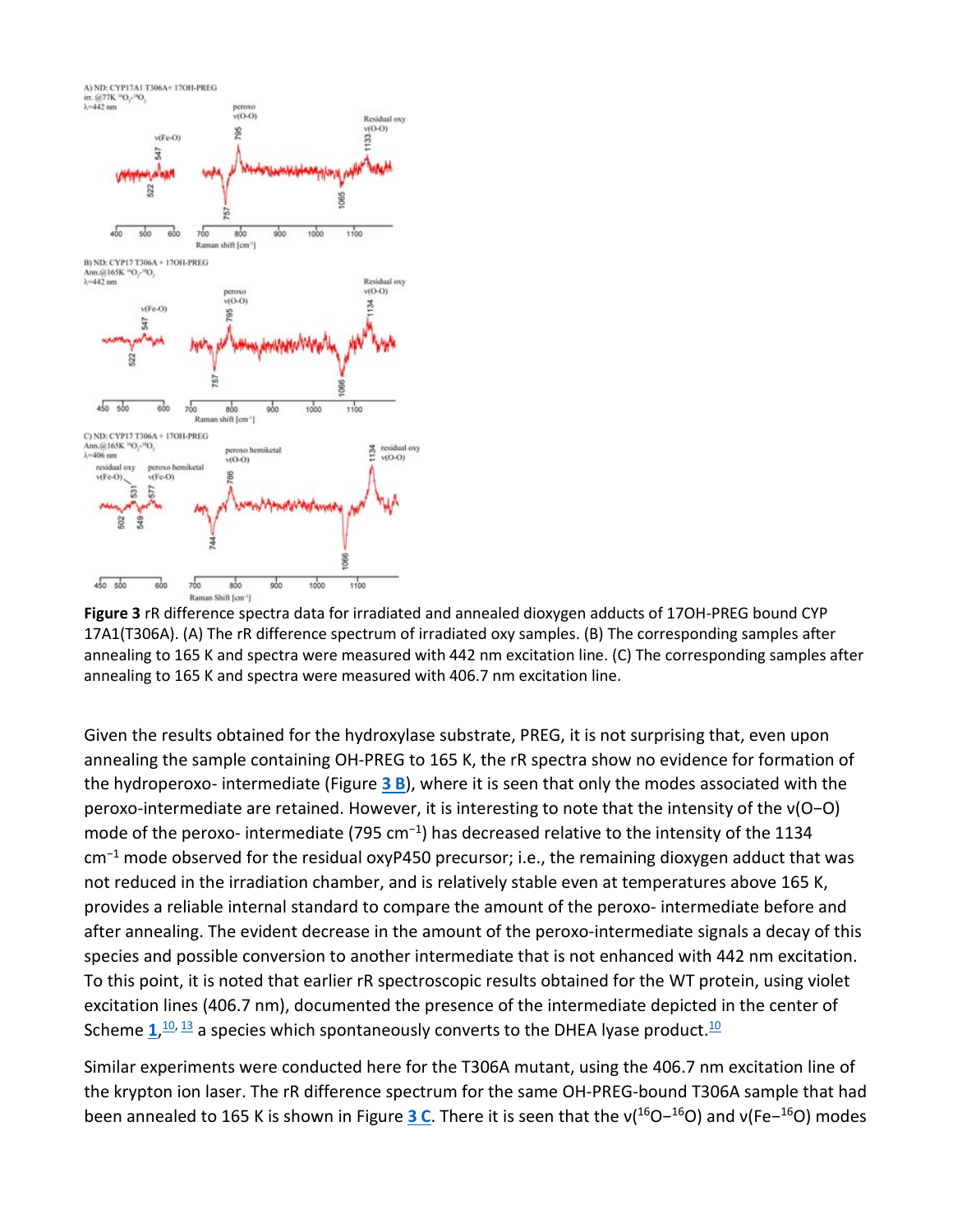associated with a new intermediate are observed at 786 cm<sup>-1</sup> and 577 cm<sup>-1</sup>, a spectral pattern almost identical with that obtained for the WT enzymatic intermediate depicted in the center of Scheme **[1](https://chemistry-europe.onlinelibrary.wiley.com/doi/10.1002/chem.202003181#chem202003181-fig-5001)**. It is important to emphasize that such results are in good agreement with the earlier functional studies demonstrating that the T306A mutation of CYP17A1 dramatically diminished the hydroxylase activity, with the product formation rate reduced by 94 %.<sup>[12](https://chemistry-europe.onlinelibrary.wiley.com/doi/10.1002/chem.202003181#chem202003181-bib-0012)</sup> However, the C−C lyase chemistry conducted by CYP17A1 T306A mutant was not largely impacted, showing a similar rate of NADPH oxidation (21 vs. 17 nmol min<sup>-1</sup> nmol<sup>-1</sup> P450 for WT and T306A mutant) and a slight different coupling efficiency (4 % vs. 2 $%$  for WT and T306A mutant).<sup>[12](https://chemistry-europe.onlinelibrary.wiley.com/doi/10.1002/chem.202003181#chem202003181-bib-0012)</sup> This important finding reveals that the T306A CYP17A1 variant, for which the proton shuttle is disordered and unable to support Compound I formation, maintains lyase activity via a nucleophilic peroxo-intermediate (Figure **[3 B](https://chemistry-europe.onlinelibrary.wiley.com/doi/10.1002/chem.202003181#chem202003181-fig-0003)**) and remains competent to facilitate the C−C bond cleavage reaction, forming the same key peroxo-hemiketal intermediate (Figure **[3 C](https://chemistry-europe.onlinelibrary.wiley.com/doi/10.1002/chem.202003181#chem202003181-fig-0003)**) depicted in Scheme **[1](https://chemistry-europe.onlinelibrary.wiley.com/doi/10.1002/chem.202003181#chem202003181-fig-5001)** for the WT enzyme.

#### 3 Structural insight for the mechanism of lyase activity in CYP17.

The rR spectroscopic studies described in this publication using the T306A mutant of human P450 CYP17A1 incorporated into Nanodiscs (ND:CYP17A1 T306A) containing the hydroxylase substrate, PREG, clearly demonstrate that the crippled proton shuttle assembly of this mutant, like TxxxA variants of many P450s,  $21$ ,  $53$  fails to stabilize the iron-hydroperoxo intermediate, which is required for a productive hydroxylase pathway. This accounts for the 94 % loss in hydroxylase efficiency. On the other hand, the present rR studies of this enzyme bound with the lyase substrate, 17-OH PREG, reveal the presence of an initially trapped peroxo-intermediate experiencing an H-bond interaction of the 17-OH group with the *proximal* oxygen of the Fe-O<sub>p</sub>-O<sub>t</sub> fragment, an interaction which facilitates the lyase reaction.<sup>28</sup> It has not escaped our attention that the smaller H-bond induced shift of the ν(Fe-Op) mode observed for the mutant (≈5 cm<sup>−</sup><sup>1</sup>) is approximately one half of that observed for the WT enzyme (≈9 cm<sup>−</sup>1) (see Table **[1](https://chemistry-europe.onlinelibrary.wiley.com/doi/10.1002/chem.202003181#chem202003181-tbl-0001)**), mirroring the coupling efficiency observed for this reaction (about 1:2, respectively).<sup>12</sup> This observation is consistent with the proposal that the efficiency of the lyase reaction is at least partially controlled by the strength and directionality of this H-bonding interaction, critically depending upon substrate positioning with respect to dioxygen moiety. $\frac{10}{13}$  $\frac{10}{13}$  $\frac{10}{13}$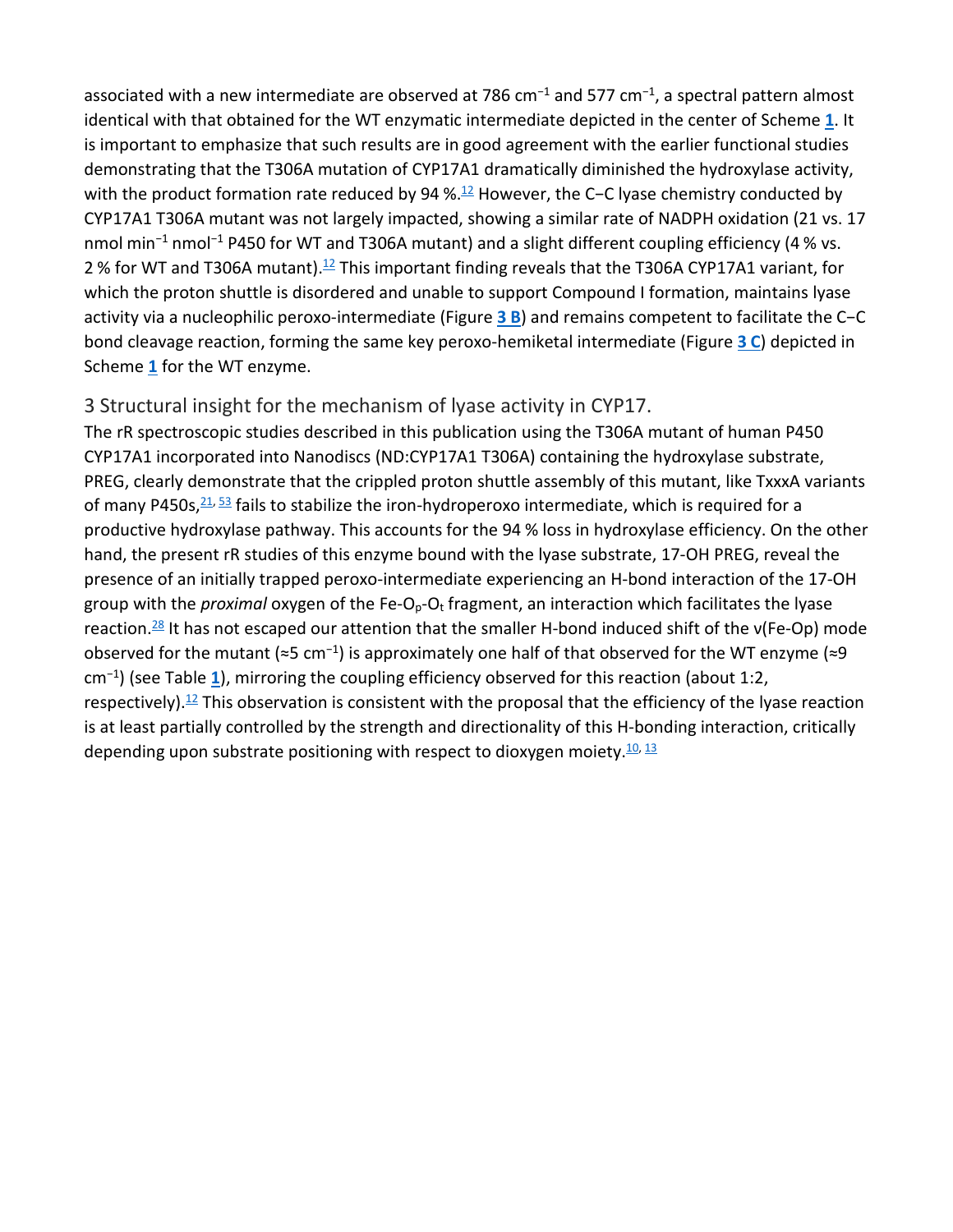|                 | Oxy<br>complex |          | Peroxo-<br>intermediate |           | Hydroperoxo-<br>intermediate |           | Hemiketal-<br>intermediate |           |
|-----------------|----------------|----------|-------------------------|-----------|------------------------------|-----------|----------------------------|-----------|
|                 | $v(Fe-O)$      | $v(O-O)$ | $v(Fe-O)$               | $v(O-O)$  | $v(Fe-O)$                    | $v(O-O)$  | $v(Fe-O)$                  | $v(O-O)$  |
| <b>WT PREG</b>  | 535            | 1140     | 554                     | 802       | 572                          | 775       | <b>NA</b>                  | <b>NA</b> |
| <b>WT PROG</b>  | 536            | 1140     | <b>NA</b>               | <b>NA</b> | 575                          | 772       | <b>NA</b>                  | <b>NA</b> |
| <b>WT 170H-</b> | 526            | 1135     | 546                     | 796       | <b>NA</b>                    | <b>NA</b> | 579                        | 791       |
| <b>PREG</b>     |                |          |                         |           |                              |           |                            |           |
| <b>WT 170H-</b> | 542            | 1131     | 562                     | 790       | 576                          | 771       | 573                        | 785       |
| <b>PROG</b>     |                |          |                         |           |                              |           |                            |           |
|                 |                |          |                         |           |                              |           |                            |           |
| T306A PREG      | 537            | 1137     | 552                     | 811       | <b>NA</b>                    | <b>NA</b> | <b>NA</b>                  | <b>NA</b> |
| T306A 17OH-     | 530            | 1134     | 547                     | 795       | <b>NA</b>                    | <b>NA</b> | 577                        | 786       |
| <b>PREG</b>     |                |          |                         |           |                              |           |                            |           |

**Table 1.** Summary of the ν(Fe−O) and ν(O−O) Modes in different intermediates for Wild-Type and T306A CYP17A1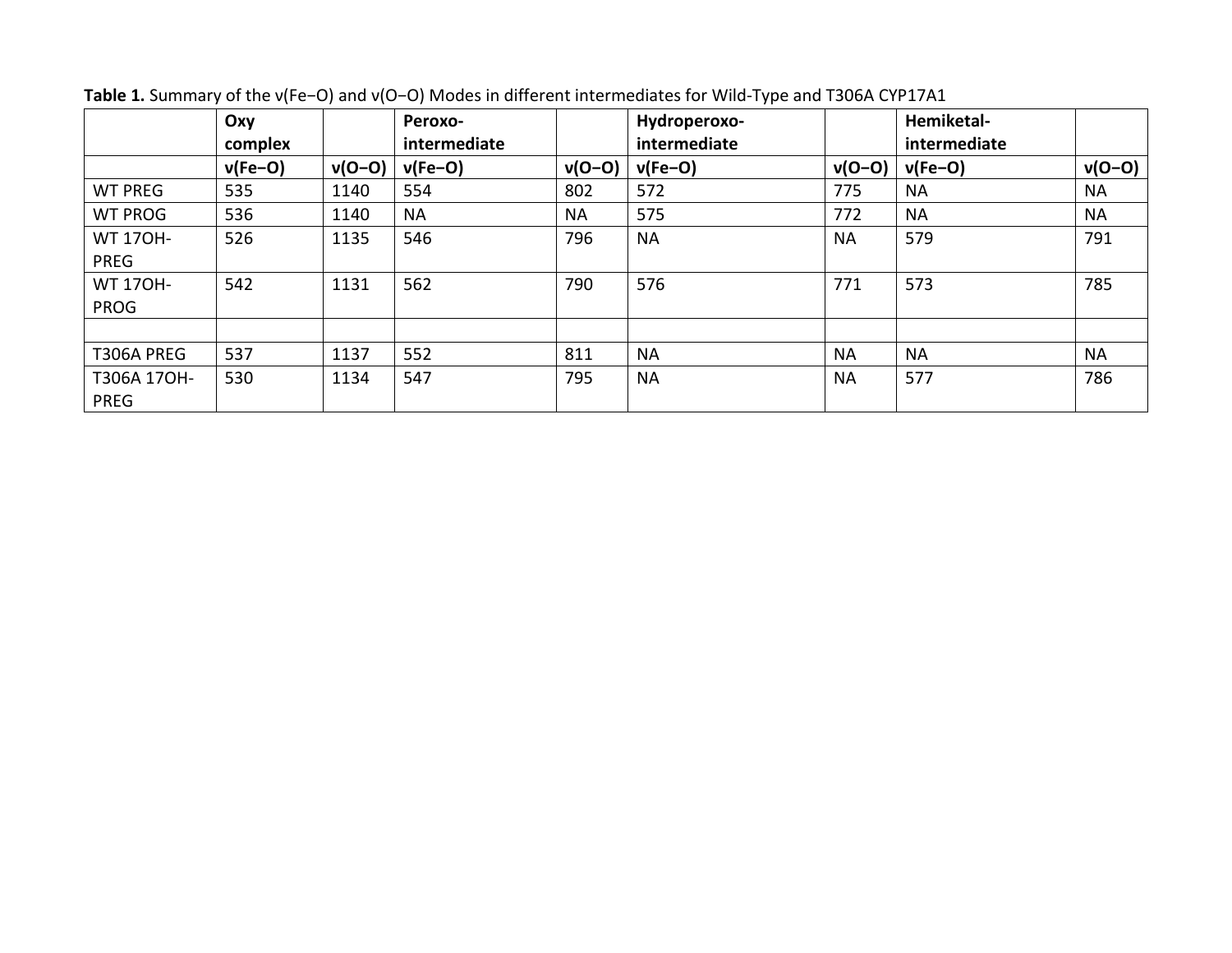## Conclusion

While the WT CYP17A1 efficiently catalyzes both the hydroxylase and lyase reactions of susceptible substrates, the T306A mutant, with its disordered proton delivery network, exhibits only residual hydroxylase activity, but retains significant lyase efficiency.<sup>12</sup> The resonance Raman spectroscopic studies conducted here confirm that, in the presence of the typical hydroxylase substrate PREG, this variant fails to stabilize the key ferric-hydroperoxo intermediate, thereby accounting for the greatly diminished hydroxylase efficiency. Most significantly, this mutation did not significantly affect lyase activity with the substrate, 17OH-PREG; i.e., upon annealing to 165 K, the peroxo-ferric complex, documented at 77 K, converts to the hemiketal intermediate, whose characteristic Raman signature was observed with 406.7 nm excitation, a result quite similar to our previous results for the wild-type CYP17A1 protein.<sup>10</sup> This new resonance Raman spectroscopic result provides additional evidence for the *peroxo-mediated* C<sub>17</sub>−C<sub>20</sub> scission mechanism of 17OH-PREG in CYP17A1.

## Experimental Section

Details for expression and purification of CYP17A1 T306A mutant, incorporation into Nanodiscs, preparation of samples for rR Spectroscopy and the resonance Raman measurements can be found in the Supporting Information.

## Acknowledgements

We acknowledge grant support from the National Institutes of Health, MIRA R35GM118145 (S.G.S.), R01 GM110428 (J.R.K.) and R01 GM125303 (J.R.K.). We appreciate the help provided by Dr. Jay A. LaVerne, Notre Dame Radiation Laboratory (Notre Dame University, IN), a facility of the US Department of Energy, Office of Basic Energy Science.

## Conflict of interest

The authors declare no conflict of interest.

### References

- 1. S. Nakajin, P. F. Hall, *J. Biol. Chem.* 1981, **256**, 3871– 3876.
- 2. R. Yadav, E. M. Petrunak, D. F. Estrada, E. E. Scott, *Mol Cell Endocrinol.* 2017, **441**, 68– 75.
- 3. J. T. Groves in *Cytochrome P450: Structure, Mechanism, and Biochemistry*, 3rd ed. (Ed.: P. R. Ortiz de Montellano), Kluwer Academic/Plenum, New York, 2005, pp. 1– 43.
- 4. M. Akhtar, J. N. Write in *Monooxygenase, Peroxidase and Peroxygenase Properties and Mechanisms of Cytochrome P450* (Eds.: E. G. Hrycay, S. M. Bandiera), Springer International, Switzerland, 2015, pp. 107– 130.
- 5. F. K. Yoshimoto, E. Gonzalez, R. J. Auchus, F. P. Guengerich, *J. Biol. Chem.* 2016, **291**, 17143– 17164.
- 6. E. Gonzalez, K. M. Johnson, P. S. Pallan, T. T. N. Phan, W. Zhang, L. Lei, Z. Wawrzak, F. K. Yoshimoto, M. Egli, F. P. Guengerich, *J. Biol. Chem.* 2018, **293**, 541– 556.
- 7. M. Akhtar, D. Corina, S. Miller, A. Z. Shyadehi, J. N. Wright, *Biochemistry* 1994, **33**, 4410– 4418.
- 8. M. Akhtar, J. N. Wright, P. Lee-Robichaud, *J. Steroid Biochem. Mol. Biol.* 2011, **125**, 2– 12.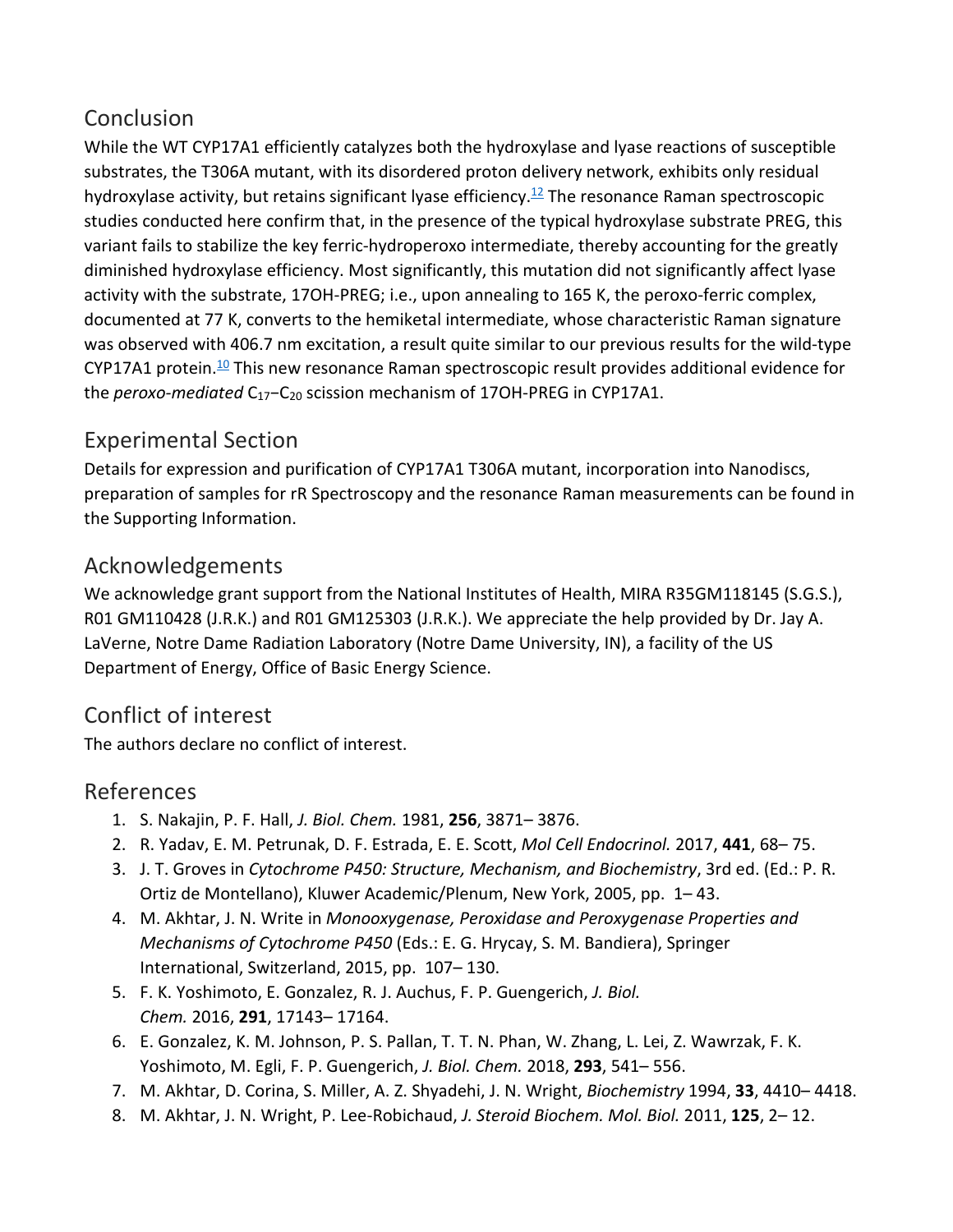- 9. S. Bonomo, F. S. Jorgensen, L. Olsen, *J. Chem. Inf. Model.* 2017, **57**, 1123– 1133.
- 10. P. J. Mak, M. C. Gregory, I. G. Denisov, S. G. Sligar, J. R. Kincaid, *Proc. Natl. Acad. Sci. USA* 2015, **112**, 15856– 15861.
- 11. M. C. Gregory, I. G. Denisov, Y. V. Grinkova, Y. Khatri, S. G. Sligar, *J. Am. Chem. Soc.* 2013, **135**, 16245– 16247.
- 12. Y. Khatri, M. C. Gregory, Y. V. Grinkova, I. G. Denisov, S. G. Sligar, *Biochem. Biophys. Res. Commun.* 2014, **443**, 179– 184.
- 13. P. J. Mak, R. Duggal, I. G. Denisov, M. C. Gregory, S. G. Sligar, J. R. Kincaid, *J. Am. Chem. Soc.* 2018, **140**, 7324– 7331.
- 14. P. R. Ortiz de Montellano in *Cytochrome P450: Structure, Mechanism, and Biochemistry*, 4th ed. (Ed.: Ortiz de Montellano, P. R.), Springer International Publishing, New York, 2015, pp. 111– 176.
- 15. P. J. Mak, I. G. Denisov, *Biochim. Biophys. Acta, Proteins Proteomics* 2018, **1866**, 178– 204.
- 16. D. L. Harris, G. H. Loew, *J. Am. Chem. Soc.* 1998, **120**, 8941– 8948.
- 17. I. G. Denisov, S. G. Sligar in *Cytochrome P450: Structure, Mechanism and Biochemistry, 4th ed.* (Ed.: P. R. Ortiz de Montellano), Springer, Heidelberg. 2015, pp. 69– 109.
- 18. I. G. Denisov, T. M. Makris, S. G. Sligar, I. Schlichting, *Chem. Rev.* 2005, **105**, 2253– 2277.
- 19. S. Nagano, J. R. Cupp-Vickery, T. L. Poulos, *J. Biol. Chem.* 2005, **280**, 22102– 22107.
- 20. F. P. Guengerich, A. W. Munro, *J. Biol. Chem.* 2013, **288**, 17065– 17073.
- 21. S. A. Martinis, W. M. Atkins, P. S. Stayton, S. G. Sligar, *J. Am. Chem. Soc.* 1989, **111**, 9252– 9253.
- 22. J. P. Clark, C. S. Miles, C. G. Mowat, M. D. Walkinshaw, G. A. Reid, S. N. Daff, S. K. Chapman, *J. Inorg. Biochem.* 2006, **100**, 1075– 1090.
- 23. A. D. N. Vaz, S. J. Pernecky, G. M. Raner, M. J. Coon, *Proc. Natl. Acad. Sci. USA* 1996, **93**, 4644– 4648.
- 24. M. J. Coon, A. D. Vaz, D. F. McGinnity, H. M. Peng, *Drug Metab. Dispos.* 1998, **26**, 1190– 1193.
- 25. A. A. Gilep, T. A. Sushko, S. A. Usanov, *Biochim. Biophys. Acta Proteins Proteomics* 2011, **1814**, 200– 209.
- 26. P. Lee-Robichaud, M. E. Akhtar, M. Akhtar, *Biochem. J.* 1998, **330**, 967– 974.
- 27. M. C. Gregory, P. J. Mak, Y. Khatri, J. R. Kincaid, S. G. Sligar, *Biochemistry* 2018, **57**, 764– 771.
- 28. M. Gregory, P. J. Mak, S. G. Sligar, J. R. Kincaid, *Angew. Chem. Int. Ed.* 2013, **52**, 5342– 5345;

*Angew. Chem.* 2013, **125**, 5450– 5453.

- 29. P. J. Mak in *Handbook of Porphyrin Science* (Eds.: K. M. Kadish, K. Smith, R. Guilard), World Scientific Publishing, Singapore, 2016, *42*, 1– 120.
- 30. L. Milazzo, L. Tognaccini, B. D. Howes, G. Smulevich, *J. Raman Spectrosc.* 2018, **49**, 1041– 1055.
- 31. S. F. El-Mashtoly, T. Kitagawa, *Pure Appl. Chem.* 2008, **80**, 2667– 2678.
- 32. Q. H. Zhu, P. J. Mak, R. C. Tuckey, J. R. Kincaid, *Biochemistry* 2017, **56**, 5786– 5797.
- 33. I. G. Denisov, P. J. Mak, T. M. Makris, S. G. Sligar, J. R. Kincaid, *J. Phys. Chem. A* 2008, **112**, 13172– 13179.
- 34. P. J. Mak, L. G. Denisov, D. Victoria, T. M. Makris, T. J. Deng, S. G. Sligar, J. R. Kincaid, *J. Am. Chem. Soc.* 2007, **129**, 6382– 6383.
- 35. V. A. Soldatova, T. G. Spiro, *J. Inorg. Biochem.* 2020, **207**, 111054– 111062.